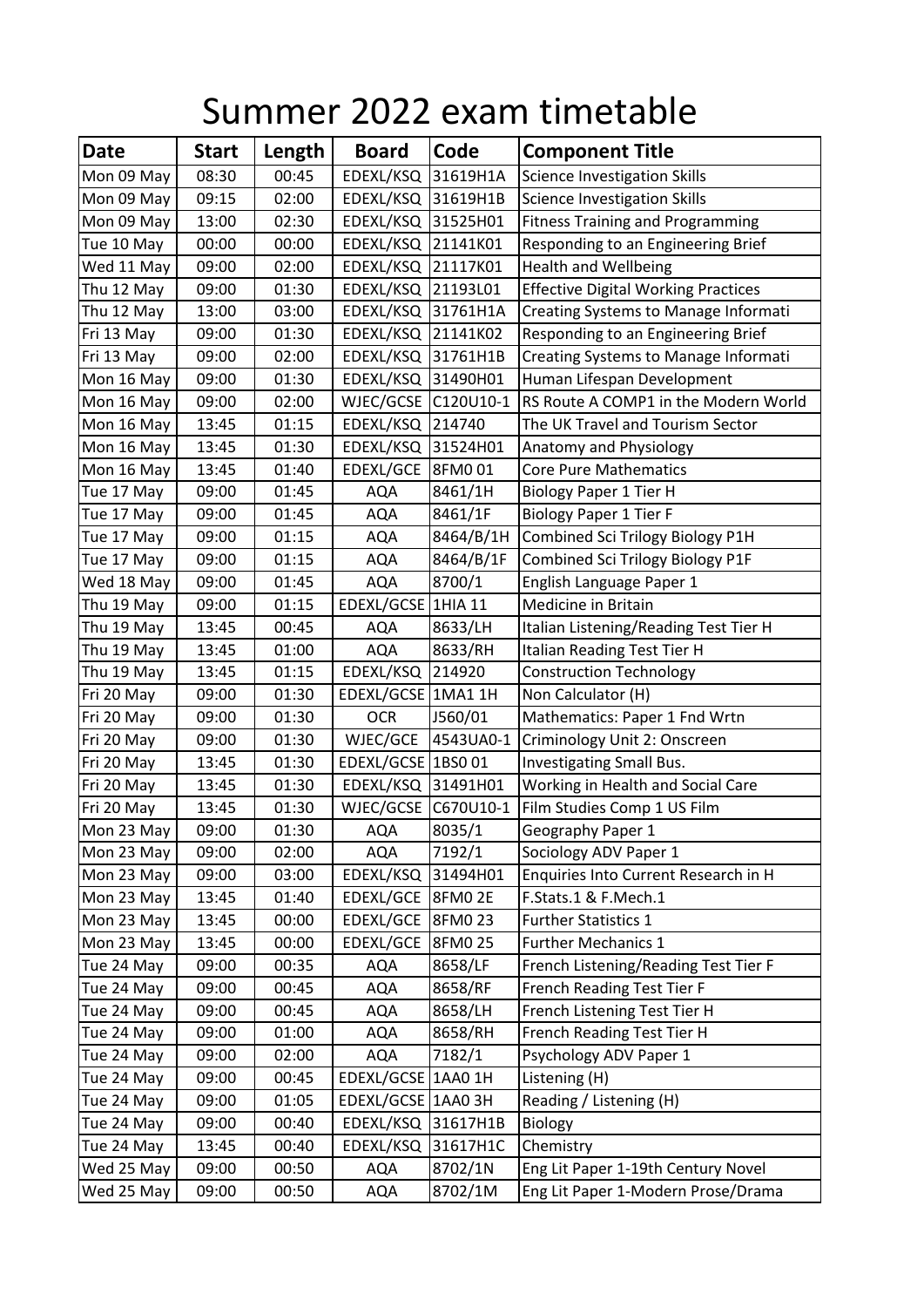| Wed 25 May | 13:45 | 02:00 | <b>AQA</b>         | 7132/1    | <b>Business ADV Paper 1</b>           |
|------------|-------|-------|--------------------|-----------|---------------------------------------|
| Wed 25 May | 13:45 | 00:40 | EDEXL/KSQ          | 31617H1P  | Physics                               |
| Thu 26 May | 09:00 | 00:45 | <b>AQA</b>         | 8698/LH   | Spanish Listening/Reading Test Tier H |
| Thu 26 May | 09:00 | 01:00 | <b>AQA</b>         | 8698/RH   | Spanish Reading Test Tier H           |
| Thu 26 May | 09:00 | 00:35 | <b>AQA</b>         | 8698/LF   | Spanish Listening/Reading Test Tier F |
| Thu 26 May | 09:00 | 00:45 | <b>AQA</b>         | 8698/RF   | Spanish Reading Test Tier F           |
| Thu 26 May | 13:45 | 02:00 | <b>AQA</b>         | 7408/1    | Physics ADV Paper 1                   |
| Thu 26 May | 13:45 | 01:00 | WJEC/GCSE          | C120U20-1 | RS Routea COMP2 Study Ofchristianity  |
| Fri 27 May | 09:00 | 01:45 | <b>AQA</b>         | 8462/1H   | Chemistry Paper 1 Tier H              |
| Fri 27 May | 09:00 | 01:45 | <b>AQA</b>         | 8462/1F   | Chemistry Paper 1 Tier F              |
| Fri 27 May | 09:00 | 01:15 | <b>AQA</b>         | 8464/C/1H | Combined Sci Trilogy Chemistry P1H    |
| Fri 27 May | 09:00 | 01:15 | <b>AQA</b>         | 8464/C/1F | Combined Sci Trilogy Chemistry P1F    |
| Fri 27 May | 09:00 | 02:15 | EDEXL/GCE          | 9GE0 01   | Paper One                             |
| Mon 06 Jun | 13:45 | 01:25 | EDEXL/GCSE 1AA0 4H |           | Writing (H)                           |
| Mon 06 Jun | 13:45 | 01:30 | WJEC/GCSE          | C670U20-1 | Film Studies Comp 2 Global Film       |
| Tue 07 Jun | 09:00 | 03:00 | <b>AQA</b>         | 7712/1    | English Literature A ADV P1           |
| Tue 07 Jun | 09:00 | 01:30 | EDEXL/GCSE 1MA1 2H |           | Calculator (H)                        |
| Tue 07 Jun | 09:00 | 01:30 | <b>OCR</b>         | J560/02   | Mathematics: Paper 2 Fnd Wrtn         |
| Tue 07 Jun | 13:30 | 02:00 | <b>AQA</b>         | 7192/2    | Sociology ADV Paper 2                 |
| Tue 07 Jun | 13:30 | 02:00 | EDEXL/GCE          | 9MA0 01   | Pure Mathematics 1                    |
| Tue 07 Jun | 13:45 | 01:15 | <b>AQA</b>         | 8035/2    | Geography Paper 2                     |
| Wed 08 Jun | 09:00 | 01:45 | <b>AQA</b>         | 8702/2    | Eng Lit Paper 2                       |
| Wed 08 Jun | 09:00 | 02:00 | <b>AQA</b>         | 7182/2    | Psychology ADV Paper 2                |
| Wed 08 Jun | 13:30 | 02:15 | EDEXL/GCE 9GE0 02  |           | Paper Two                             |
| Wed 08 Jun | 13:45 | 01:00 | WJEC/GCSE          | C120U50-1 | RS Route A Comp 3 Islam               |
| Thu 09 Jun | 09:00 | 02:00 | <b>AQA</b>         | 7132/2    | <b>Business ADV Paper 2</b>           |
| Thu 09 Jun | 09:00 | 01:20 | EDEXL/GCSE 1HIA 31 |           | Weimar & Nazi Germany                 |
| Thu 09 Jun | 09:00 | 01:30 | WJEC/GCE           | 4543UC0-1 | Criminology Unit 4: Onscreen          |
| Thu 09 Jun | 09:00 | 01:30 | WJEC/GCE           | 4543UD0-1 | Criminology Unit 4: Paper Based       |
| Thu 09 Jun | 13:45 | 01:45 | <b>AQA</b>         | 8463/1H   | Physics Paper 1 Tier H                |
| Thu 09 Jun | 13:45 | 01:45 | <b>AQA</b>         | 8463/1F   | Physics Paper 1 Tier F                |
| Thu 09 Jun | 13:45 | 01:15 | AQA                | 8464/P/1H | Combined Sci Trilogy Physics P1H      |
| Thu 09 Jun | 13:45 | 01:15 | AQA                | 8464/P/1F | Combined Sci Trilogy Physics P1F      |
| Thu 09 Jun | 13:45 | 02:00 | <b>AQA</b>         | 7402/1    | <b>Biology ADV Paper 1</b>            |
| Fri 10 Jun | 09:00 | 01:45 | <b>AQA</b>         | 8700/2    | English Language Paper 2              |
| Fri 10 Jun | 13:45 | 02:00 | <b>AQA</b>         | 7408/2    | Physics ADV Paper 2                   |
| Mon 13 Jun | 09:00 | 02:00 | <b>AQA</b>         | 7405/1    | Chemistry ADV Paper 1                 |
| Mon 13 Jun | 09:00 | 02:00 | AQA                | 7192/3    | Sociology ADV Paper 3                 |
| Mon 13 Jun | 09:00 | 01:30 | EDEXL/GCSE 1MA1 3H |           | Calculator (H)                        |
| Mon 13 Jun | 09:00 | 01:30 | <b>OCR</b>         | J560/03   | Mathematics: Paper 3 Fnd Wrtn         |
| Mon 13 Jun | 13:45 | 01:30 | EDEXL/GCSE 1BS0 02 |           | <b>Building A Business</b>            |
| Tue 14 Jun | 09:00 | 01:00 | <b>AQA</b>         | 8035/3    | Geography Paper 3                     |
| Tue 14 Jun | 13:45 | 01:20 | <b>AQA</b>         | 8633/WH   | Italian Writing Test Tier H           |
| Tue 14 Jun | 13:45 | 01:30 | EDEXL/GCSE 1ST0 1F |           | Written Paper 1F                      |
| Tue 14 Jun | 13:45 | 01:30 | EDEXL/GCSE 1ST0 1H |           | Written Paper 1H                      |
| Tue 14 Jun | 13:45 | 02:00 | EDEXL/GCE          | 9MA0 02   | <b>Pure Mathematics 2</b>             |
| Wed 15 Jun | 09:00 | 01:45 | <b>AQA</b>         | 8461/2H   | <b>Biology Paper 2 Tier H</b>         |
| Wed 15 Jun | 09:00 | 01:45 | <b>AQA</b>         | 8461/2F   | <b>Biology Paper 2 Tier F</b>         |
| Wed 15 Jun | 09:00 | 01:15 | <b>AQA</b>         | 8464/B/2H | Combined Sci Trilogy Biology P2H      |
| Wed 15 Jun | 09:00 | 01:15 | AQA                | 8464/B/2F | Combined Sci Trilogy Biology P2F      |